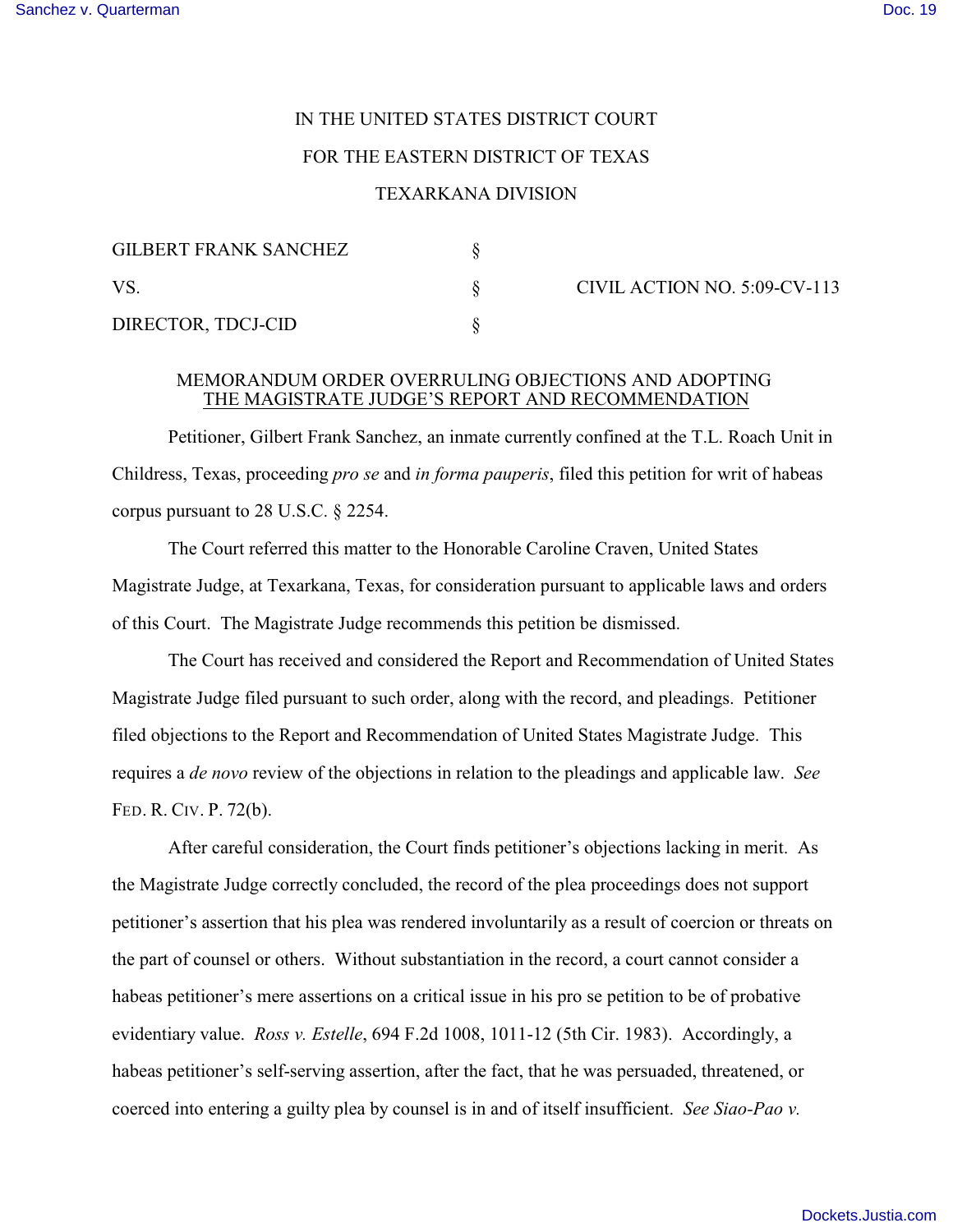*Keane*, 878 F. Supp. 468, 472 (S.D.N.Y. 1995); *see also, e.g., Panuccio v. Kelly*, 927 F.2d 106, 109 (2nd Cir. 1991) (a defendant's testimony after the fact suffers from obvious credibility problems).

Petitioner has presented no legal authority or evidence concerning counsel's representation and influence on his decision to plead guilty sufficient to rebut the presumption of regularity of the state court records and the correctness of the state courts' adjudication of the issue. *See Babb v. Johnson*, 61 F.Supp.2d 604, 607 (S.D. Tex. 1999); *see also Hill v. Johnson*, 210 F.3d 481, 485. The record supports the state courts determination of petitioner's ineffective assistance of counsel claims. The state courts' decision is not contrary to nor does it involve an unreasonable application of federal law in light of the record as a whole, and it is entitled to deference and the presumption of correctness.

Furthermore, the court is of the opinion petitioner is not entitled to a certificate of appealability. An appeal from a judgment denying post-conviction collateral relief may not proceed unless a judge issues a certificate of appealability. *See* 28 U.S.C. § 2254. The standard for a certificate of appealability requires the petitioner to make a substantial showing of the denial of a federal constitutional right. *See Slack v. McDaniel*, 529 U.S. 473, 483-84 (2000); *Elizalde v. Dretke*, 362 F.3d 323, 328 (5th Cir. 2004). To make a substantial showing, the petitioner need not establish that he would prevail on the merits. Rather, he must demonstrate that the issues are subject to debate among jurists of reason, that a court could not resolve the issues in a different manner, or that the questions presented are worthy of encouragement to proceed further. *See Slack*, 529 U.S. at 483-84. Any doubt regarding whether to grant a certificate of appealability should be resolved in favor of the petitioner, and the severity of the penalty may be considered in making this determination. *See Miller v. Johnson*, 200 F.3d 274, 280-81 (5th Cir.), *cert. denied*, 531 U.S. 849 (2000).

In this case, petitioner has not shown that any of the issues would be subject to debate among jurists of reason. The questions presented are not worthy of encouragement to proceed

2